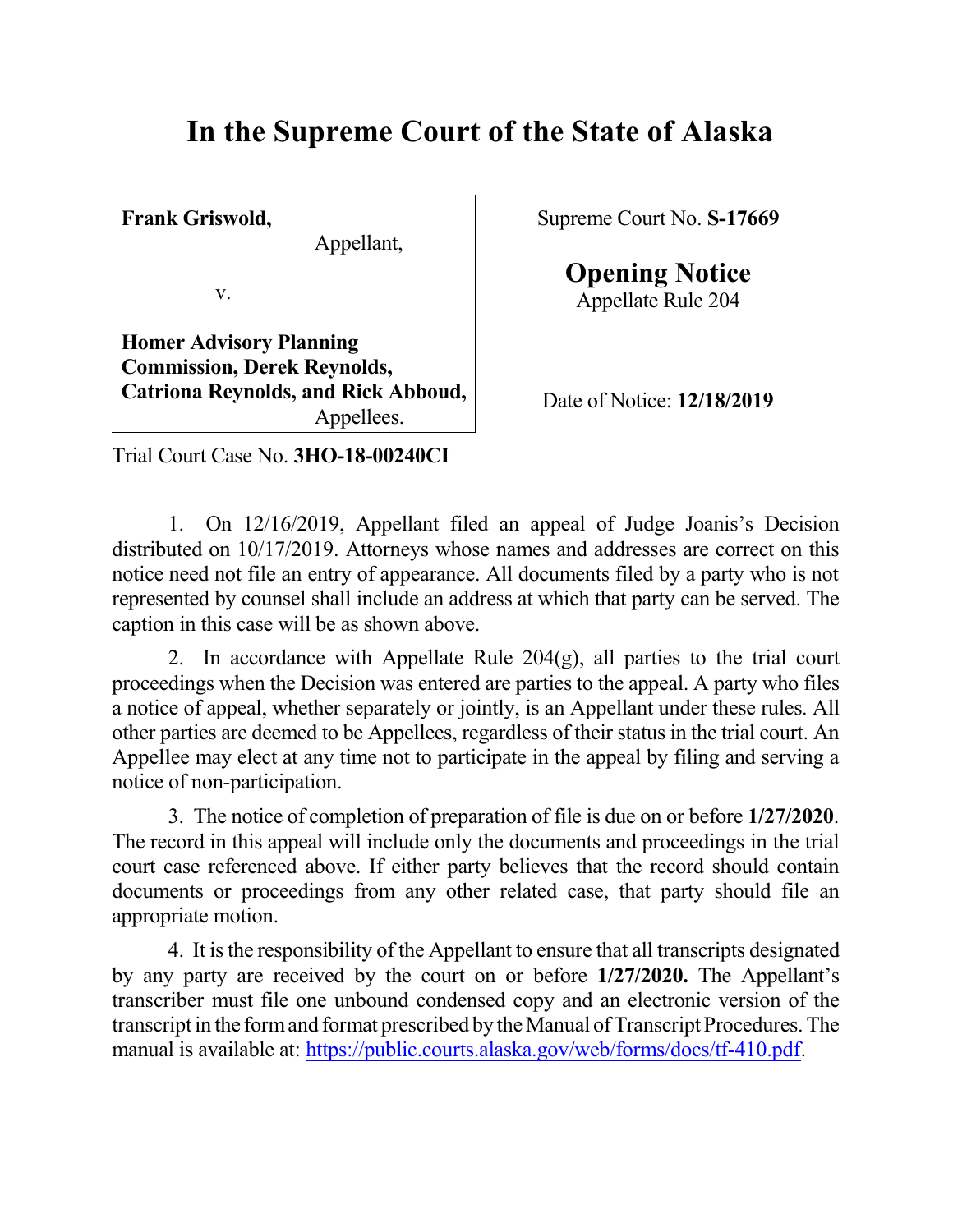5. This case is exempt from the requirements of Appellate Rule 221. The Appellate filed his 221 Certificate on 12/16/19.

Clerk of the Appellate Courts

\_\_\_\_\_\_\_\_\_\_\_\_\_\_\_\_\_\_\_\_\_\_\_\_\_\_\_\_\_\_\_\_ Joyce Marsh, Deputy Clerk

cc: Judge Joanis ACRO Distribution:

Mail:

Griswold, Frank Gatti, Michael R. Holmquist, Max D. Reynolds, Derek Reynolds, Catriona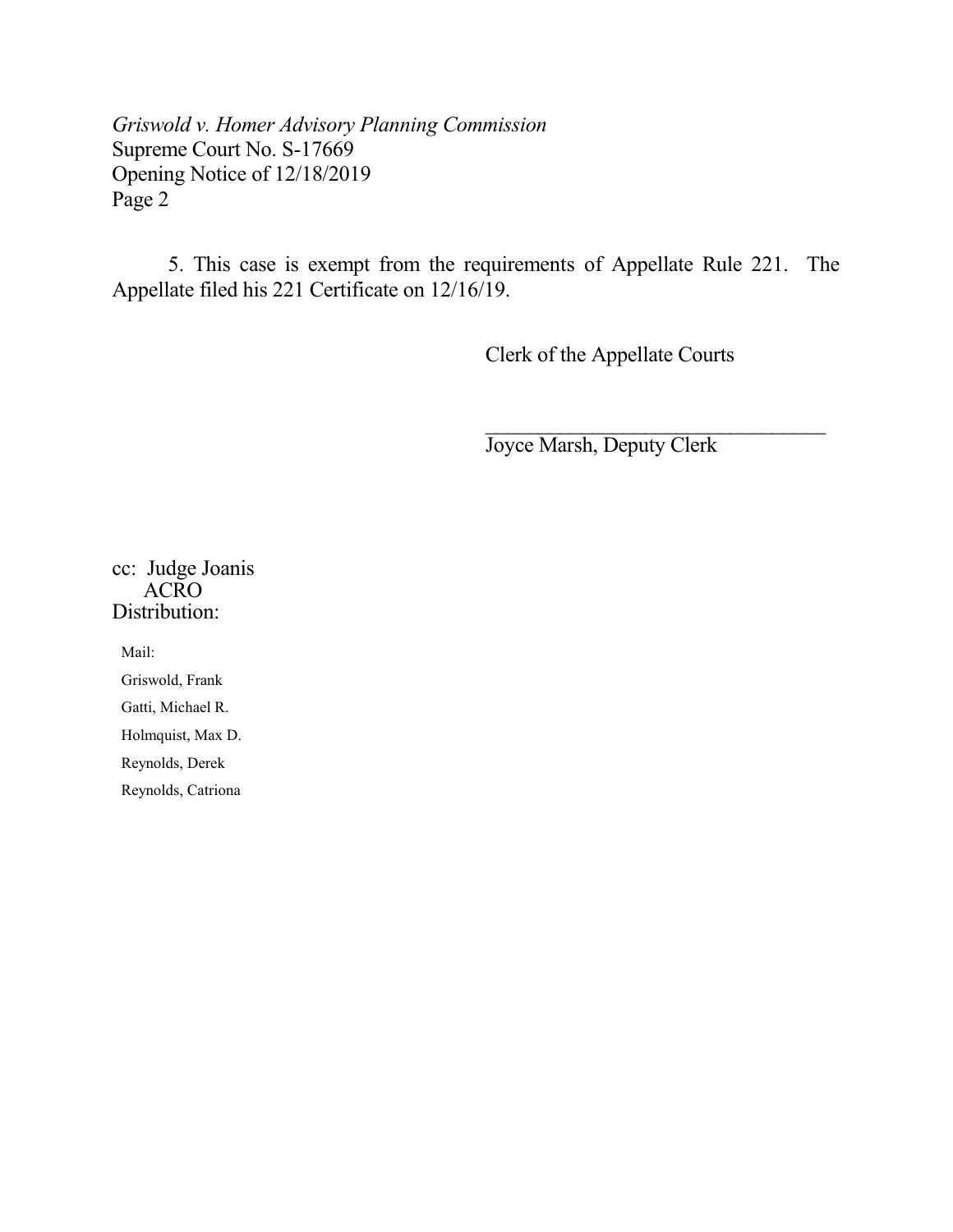# **In the Supreme Court of the State of Alaska**

**Frank Griswold,**

Appellant,

v.

**Homer Advisory Planning Commission, Derek Reynolds, Catriona Reynolds, and Rick Abboud,** Appellees.

Trial Court Case No. **3HO-18-00240CI**

#### **NOTICE/CERTIFICATE REQUIRED BY APPELLATE RULE 221**

#### **Part 1. Trial Court Settlement History.**

- 1. Did the parties attempt settlement at the trial court level?
	- $\Box$  yes (answer questions 2-5)
	- $\Box$  no (skip to Part 2)
- 2. What form(s) did the settlement discussions take? (Check all that apply)
	- $\Box$  informal discussions
	- $\Box$  negotiations led by private neutral (e.g., mediator) name of private neutral:
	- ☐ settlement conference with judge name of judge:
	- ☐ other describe:
- 3. Who was involved in the settlement discussions? (Check all that apply)
	- ☐ counsel for all parties
	- $\Box$  all clients

Supreme Court No. **S-17669**

## **Notice/Certificate**

Appellate Rule 221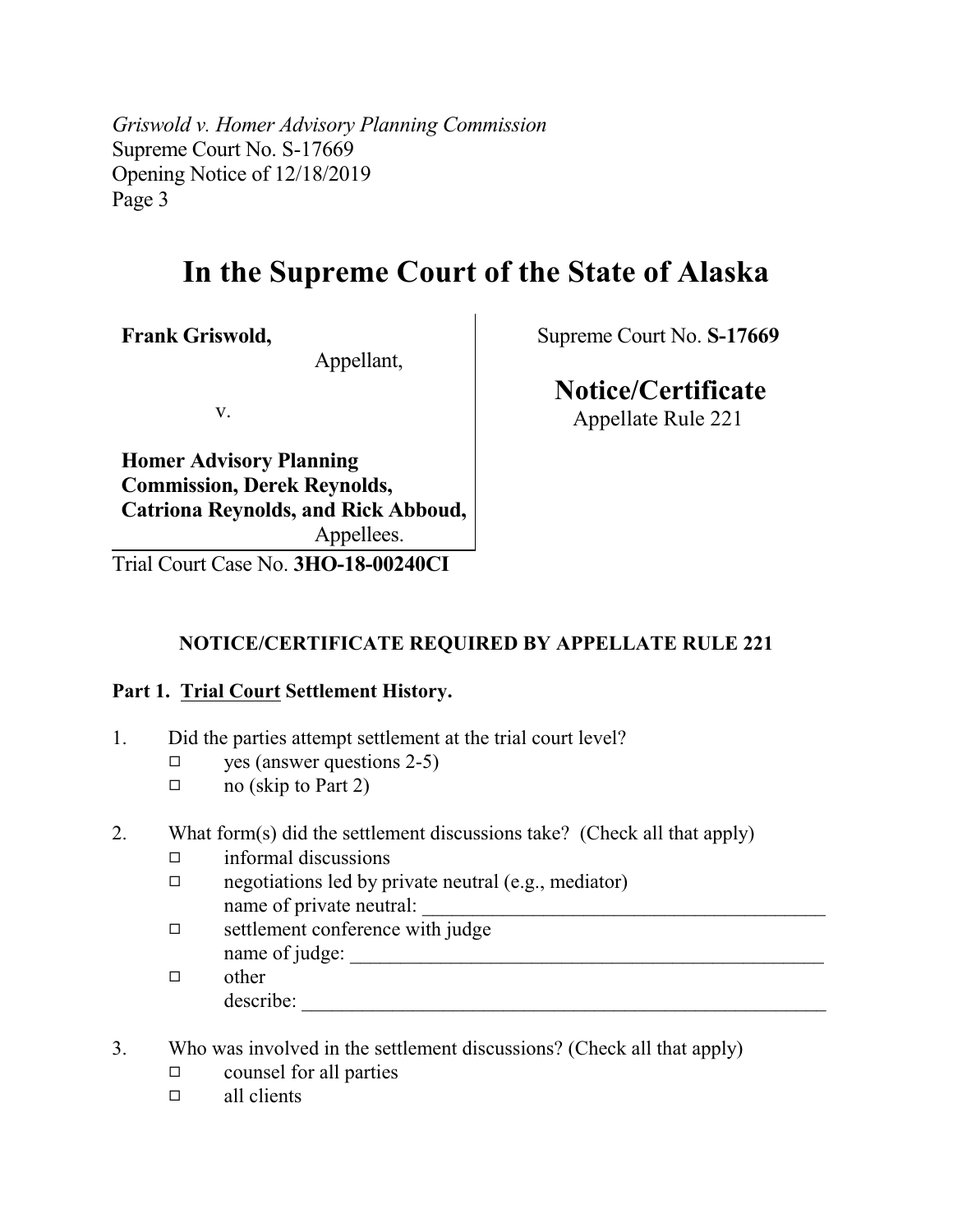| –<br>ப | other     |
|--------|-----------|
|        | describe: |

4. How long did the settlement discussions take?

5. What was the outcome of the settlement discussions at the trial court level?

 $\_$  , and the set of the set of the set of the set of the set of the set of the set of the set of the set of the set of the set of the set of the set of the set of the set of the set of the set of the set of the set of th

 $\_$  , and the set of the set of the set of the set of the set of the set of the set of the set of the set of the set of the set of the set of the set of the set of the set of the set of the set of the set of the set of th

- ☐ parties reached agreement on one or more issues or claims
- $\Box$  case settled as to some parties, but not all parties
- ☐ issues were narrowed
- ☐ no issues or claims were narrowed or resolved

### **Part 2. Pro Se Party Involvement.**

☐ Indicate here if no appellate settlement discussion took place because one or more parties are unrepresented by counsel and therefore the provisions of Appellate Rule 221 do not apply. If the box in this section **is** checked, the appellant should sign below:

**Signature Date**

**\_\_\_\_\_\_\_\_\_\_\_\_\_\_\_\_\_\_\_\_\_\_\_\_\_\_\_\_\_\_\_\_\_\_\_\_ \_\_\_\_\_\_\_\_\_\_\_\_\_\_\_\_**

If the box in this section is **not** checked, the attorneys must complete Part 3.

### **Part 3. Certificate of Appellate Settlement Discussion.**

By signing below, each attorney certifies that the attorneys have discussed settlement after the filing of the appeal as required by Appellate Rule 221, and that the attorney's client(s) had knowledge of the settlement discussion.

Date Signature